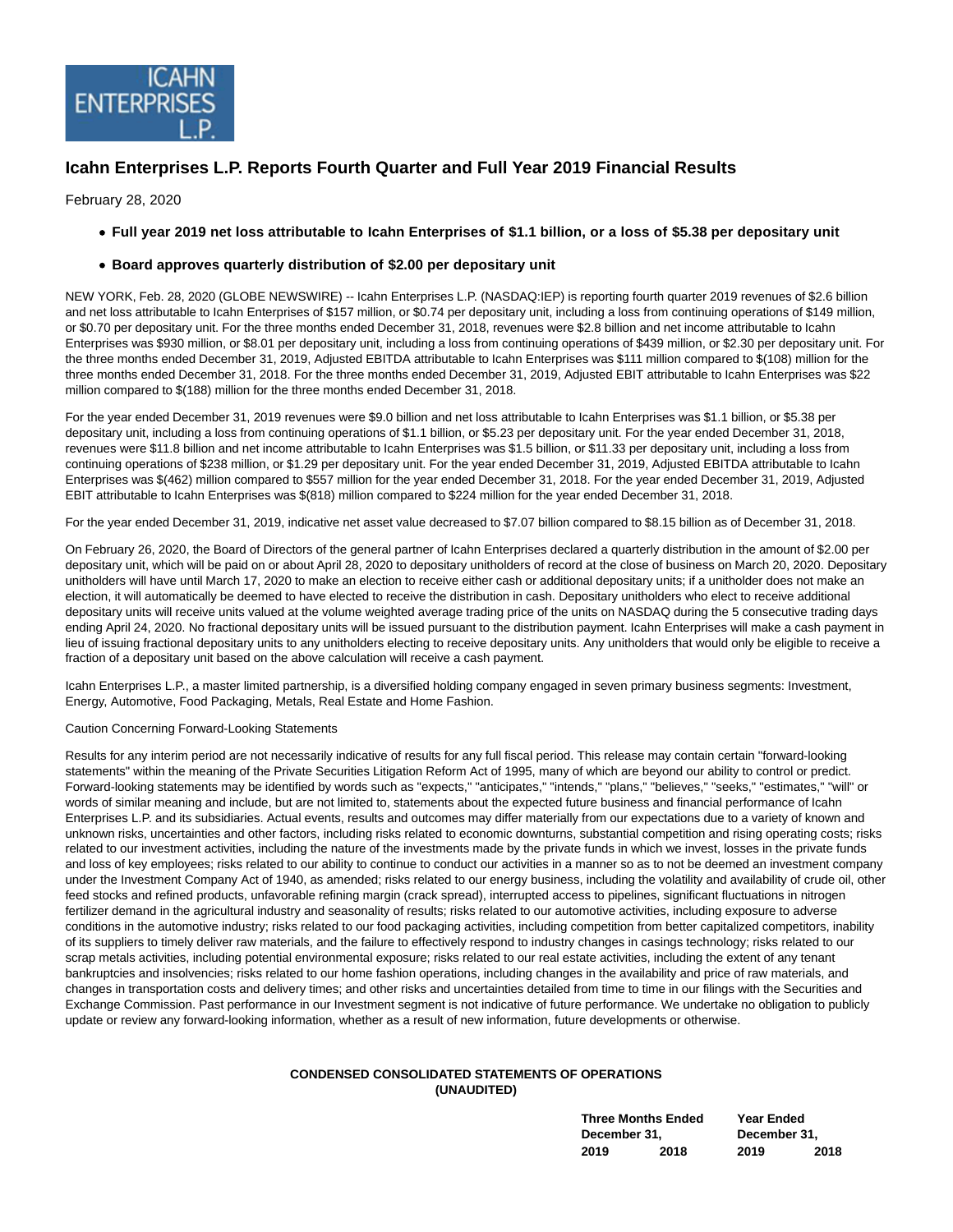| Revenues:                                                                    | (In millions, except per unit amounts) |               |           |               |                        |         |           |  |          |  |
|------------------------------------------------------------------------------|----------------------------------------|---------------|-----------|---------------|------------------------|---------|-----------|--|----------|--|
| Net sales                                                                    | \$2,349                                |               |           | \$2,578       |                        | \$9,720 |           |  | \$10,576 |  |
| Other revenues from operations                                               | 162                                    |               | 156       |               | 666                    |         | 647       |  |          |  |
| Net gain (loss) from investment activities                                   | 37                                     |               | (6)       | $\lambda$     | (1,931)<br>$\lambda$   |         | 322       |  |          |  |
| Interest and dividend income                                                 | 73                                     |               | 50        |               | 265                    |         | 148       |  |          |  |
| (Loss) gain on disposition of assets, net                                    | (3)                                    | $\mathcal{E}$ | 19        |               | 253                    |         | 84        |  |          |  |
| Other income (loss), net                                                     | 3                                      |               | 5         |               | 19                     |         |           |  |          |  |
|                                                                              | 2,621                                  |               | 2,802     |               | 8,992                  |         | 11,777    |  |          |  |
| Expenses:                                                                    |                                        |               |           |               |                        |         |           |  |          |  |
| Cost of goods sold                                                           | 2,114                                  |               | 2,216     |               | 8,212                  |         | 9,002     |  |          |  |
| Other expenses from operations                                               | 109                                    |               | 132       |               | 518                    |         | 529       |  |          |  |
| Selling, general and administrative                                          | 349                                    |               | 374       |               | 1,376                  |         | 1,386     |  |          |  |
| Restructuring                                                                | 3                                      |               | 1         |               | 18                     |         | 21        |  |          |  |
| Impairment                                                                   | 1                                      |               | 89        |               | 2                      |         | 92        |  |          |  |
| Interest expense                                                             | 162                                    |               | 133       |               | 605                    |         | 524       |  |          |  |
|                                                                              | 2,738                                  |               | 2,945     |               | 10,731                 |         | 11,554    |  |          |  |
| (Loss) income from continuing operations before income tax (expense) benefit | (117)                                  | $\lambda$     | (143)     | $\lambda$     | (1,739)                |         | 223       |  |          |  |
| Income tax (expense) benefit                                                 | (32)                                   | $\lambda$     | (63)      | $\lambda$     | (20)<br>$\mathcal{E}$  |         | 14        |  |          |  |
| (Loss) income from continuing operations                                     | (149                                   | $\lambda$     | (206)     | $\lambda$     | (1,759)                |         | 237       |  |          |  |
| (Loss) income from discontinued operations                                   | (8                                     |               | 1,376     |               | (32)<br>$\lambda$      |         | 1,764     |  |          |  |
| Net (loss) income                                                            | (157)                                  |               | 1,170     |               | (1,791)                |         | 2,001     |  |          |  |
| Less: net income (loss) attributable to non-controlling interests            |                                        |               | 240       |               | (693)<br>$\lambda$     |         | 519       |  |          |  |
| Net (loss) income attributable to Icahn Enterprises                          | \$ (157)                               | $\lambda$     | \$930     |               | \$(1,098)              |         | \$1,482   |  |          |  |
| Net (loss) income attributable to Icahn Enterprises from:                    |                                        |               |           |               |                        |         |           |  |          |  |
| Continuing operations                                                        | \$(149)                                |               | \$ (439)  | $\lambda$     | \$ (1,066)             |         | \$ (238)  |  |          |  |
| Discontinued operations                                                      | (8)                                    |               | 1,369     |               | (32)<br>$\lambda$      |         | 1,720     |  |          |  |
|                                                                              | \$ (157)                               | $\lambda$     | \$930     |               | \$ (1,098 )            |         | \$1,482   |  |          |  |
| Net (loss) income attributable to Icahn Enterprises allocated to:            |                                        |               |           |               |                        |         |           |  |          |  |
| Limited partners                                                             | \$ (154                                |               | \$1,498   |               | \$ (1,076)             |         | \$2,039   |  |          |  |
| General partner                                                              | (3)                                    |               | (568)     | $\lambda$     | (22)                   |         | (557)     |  |          |  |
|                                                                              | \$ (157)                               | $\lambda$     | \$930     |               | \$(1,098)<br>$\lambda$ |         | \$1,482   |  |          |  |
| Basic and diluted (loss) income per LP unit:                                 |                                        |               |           |               |                        |         |           |  |          |  |
| Continuing operations                                                        | \$ (0.70)                              | $\lambda$     | \$ (2.30) | $\rightarrow$ | \$ (5.23)              |         | \$ (1.29) |  |          |  |
| Discontinued operations                                                      | (0.04)                                 | $\lambda$     | 10.31     |               | (0.15)<br>$\lambda$    |         | 12.62     |  |          |  |
|                                                                              | \$ (0.74)                              |               | \$ 8.01   |               | \$ (5.38)              |         | \$11.33   |  |          |  |
| Basic and diluted weighted average LP units outstanding                      | 208                                    |               | 187       |               | 200                    |         | 180       |  |          |  |
| Cash distributions declared per LP unit                                      | \$2.00                                 |               | \$1.75    |               | \$8.00                 |         | \$7.00    |  |          |  |

### **CONDENSED CONSOLIDATED BALANCE SHEETS (UNAUDITED)**

|                                                                       | December 31,  | December 31. |
|-----------------------------------------------------------------------|---------------|--------------|
|                                                                       | 2019          | 2018         |
| <b>ASSETS</b>                                                         | (In millions) |              |
| Cash and cash equivalents                                             | \$3,794       | \$2,656      |
| Cash held at consolidated affiliated partnerships and restricted cash | 1,151         | 2,682        |
| Investments                                                           | 9,945         | 8,337        |
| Due from brokers                                                      | 858           | 664          |
| Accounts receivable, net                                              | 475           | 474          |
| Inventories, net                                                      | 1,812         | 1,779        |
| Property, plant and equipment, net                                    | 4,541         | 4,688        |
| Goodwill                                                              | 282           | 247          |
| Intangible assets, net                                                | 431           | 501          |
| Other assets                                                          | 1,350         | 1,461        |
| <b>Total Assets</b>                                                   | \$24,639      | \$23,489     |
| <b>LIABILITIES AND EQUITY</b>                                         |               |              |
| Accounts payable                                                      | \$945         | \$832        |
| Accrued expenses and other liabilities                                | 1,453         | 1,012        |
| Deferred tax liability                                                | 639           | 694          |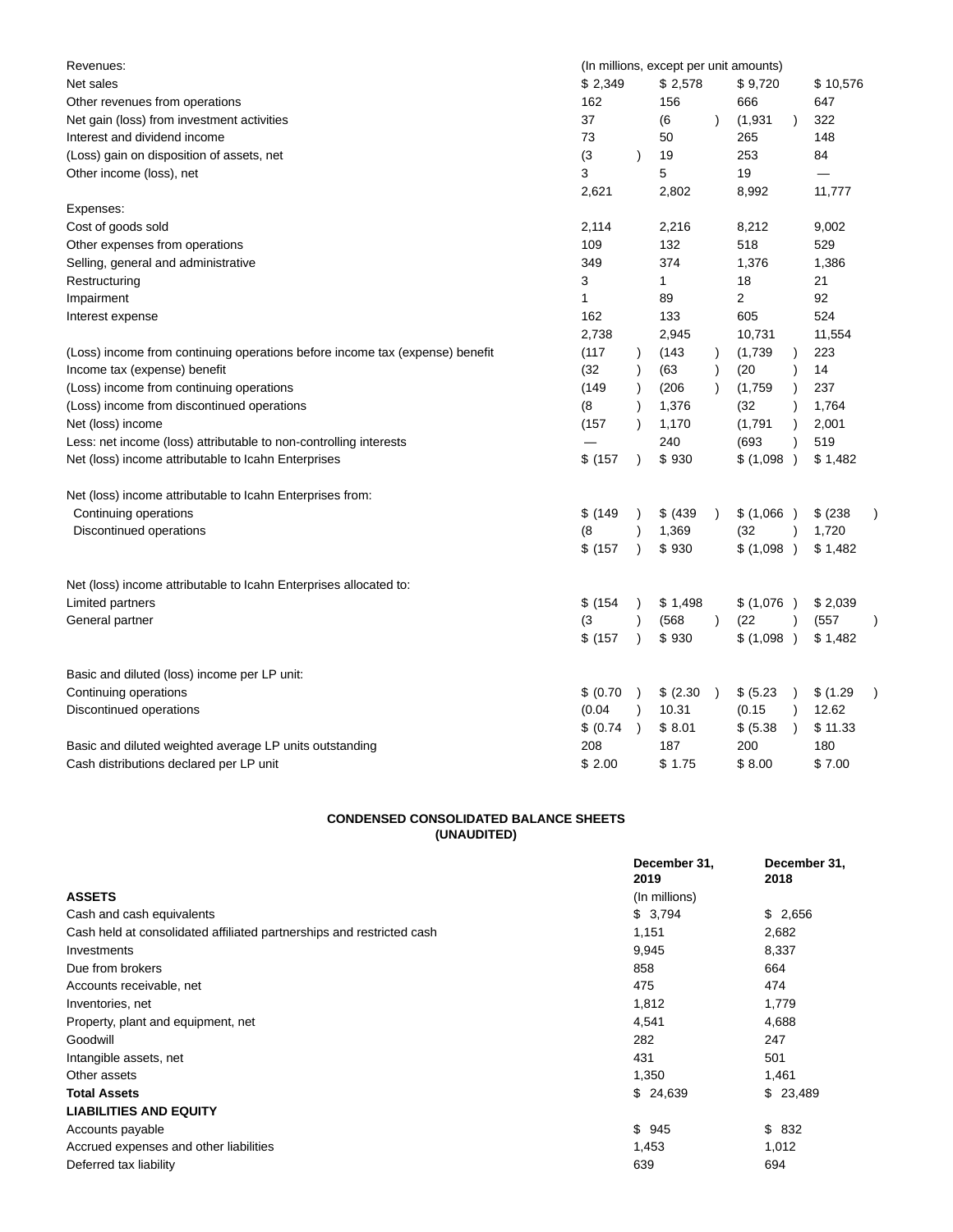| Unrealized loss on derivative contracts           | 1,224    | 36       |
|---------------------------------------------------|----------|----------|
| Securities sold, not yet purchased, at fair value | 1,190    | 468      |
| Due to brokers                                    | 54       | 141      |
| Debt                                              | 8,192    | 7,326    |
| <b>Total liabilities</b><br>13,697                |          | 10,509   |
| Equity:                                           |          |          |
| Limited partners                                  | 6,268    | 7,350    |
| General partner                                   | (812)    | (790)    |
| Equity attributable to Icahn Enterprises          | 5,456    | 6,560    |
| Equity attributable to non-controlling interests  | 5,486    | 6,420    |
| Total equity                                      | 10.942   | 12,980   |
| <b>Total Liabilities and Equity</b>               | \$24,639 | \$23,489 |

#### **Use of Non-GAAP Financial Measures**

The Company uses certain non-GAAP financial measures in evaluating its performance. These include non-GAAP EBITDA, Adjusted EBITDA, EBIT and Adjusted EBIT. EBITDA represents earnings from continuing operations before interest expense, income tax (benefit) expense and depreciation and amortization. EBIT represents earnings from continuing operations before interest expense and income tax (benefit) expense. We define Adjusted EBITDA and Adjusted EBIT as EBITDA and EBIT, respectively, excluding certain effects of impairment, restructuring costs, certain pension plan expenses, gains/losses on disposition of assets, gains/losses on extinguishment of debt, major scheduled turnaround expenses, certain tax settlements and certain other non-operational charges. We present EBITDA, Adjusted EBITDA, EBIT and Adjusted EBIT on a consolidated basis and on a basis attributable to Icahn Enterprises net of the effects of non-controlling interests. We conduct substantially all of our operations through subsidiaries. The operating results of our subsidiaries may not be sufficient to make distributions to us. In addition, our subsidiaries are not obligated to make funds available to us for payment of our indebtedness, payment of distributions on our depositary units or otherwise, and distributions and intercompany transfers from our subsidiaries to us may be restricted by applicable law or covenants contained in debt agreements and other agreements to which these subsidiaries currently may be subject or into which they may enter into in the future. The terms of any borrowings of our subsidiaries or other entities in which we own equity may restrict dividends, distributions or loans to us.

We believe that providing EBITDA and Adjusted EBITDA to investors has economic substance as these measures provide important supplemental information of our performance to investors and permits investors and management to evaluate the core operating performance of our business without regard to interest, taxes and depreciation and amortization and certain effects of impairment, restructuring costs, certain pension plan expenses, gains/losses on disposition of assets, gains/losses on extinguishment of debt, major scheduled turnaround expenses, certain tax settlements and certain other non-operational charges. Additionally, we believe this information is frequently used by securities analysts, investors and other interested parties in the evaluation of companies that have issued debt. Management uses, and believes that investors benefit from referring to, these non-GAAP financial measures in assessing our operating results, as well as in planning, forecasting and analyzing future periods. Adjusting earnings for these charges allows investors to evaluate our performance from period to period, as well as our peers, without the effects of certain items that may vary depending on accounting methods and the book value of assets. Additionally, EBITDA, Adjusted EBITDA, EBIT and Adjusted EBIT present meaningful measures of performance exclusive of our capital structure and the method by which assets were acquired and financed.

EBITDA, Adjusted EBITDA, EBIT and Adjusted EBIT have limitations as analytical tools, and you should not consider them in isolation, or as substitutes for analysis of our results as reported under generally accepted accounting principles in the United States, or U.S. GAAP. For example, EBITDA, Adjusted EBITDA, EBIT and Adjusted EBIT:

- do not reflect our cash expenditures, or future requirements for capital expenditures, or contractual commitments;
- do not reflect changes in, or cash requirements for, our working capital needs; and
- do not reflect the significant interest expense, or the cash requirements necessary to service interest or principal payments on our debt.

Although depreciation and amortization are non-cash charges, the assets being depreciated or amortized often will have to be replaced in the future, and EBITDA and Adjusted EBITDA do not reflect any cash requirements for such replacements. Other companies in the industries in which we operate may calculate EBITDA, Adjusted EBITDA, EBIT and Adjusted EBIT differently than we do, limiting their usefulness as comparative measures. In addition, EBITDA, Adjusted EBITDA, EBIT and Adjusted EBIT do not reflect the impact of earnings or charges resulting from matters we consider not to be indicative of our ongoing operations.

EBITDA, Adjusted EBITDA, EBIT and Adjusted EBIT are not measurements of our financial performance under U.S. GAAP and should not be considered as alternatives to net income or any other performance measures derived in accordance with U.S. GAAP or as alternatives to cash flow from operating activities as a measure of our liquidity. Given these limitations, we rely primarily on our U.S. GAAP results and use EBITDA, Adjusted EBITDA, EBIT and Adjusted EBIT only as a supplemental measure of our financial performance.

#### **Use of Indicative Net Asset Value Data**

The Company uses indicative net asset value as an additional method for considering the value of the Company's assets, and we believe that this information can be helpful to investors. Please note, however, that the indicative net asset value does not represent the market price at which the units trade. Accordingly, data regarding indicative net asset value is of limited use and should not be considered in isolation.

The Company's depositary units are not redeemable, which means that investors have no right or ability to obtain from the Company the indicative net asset value of units that they own. Units may be bought and sold on The NASDAQ Global Select Market at prevailing market prices. Those prices may be higher or lower than the indicative net asset value of the units as calculated by management.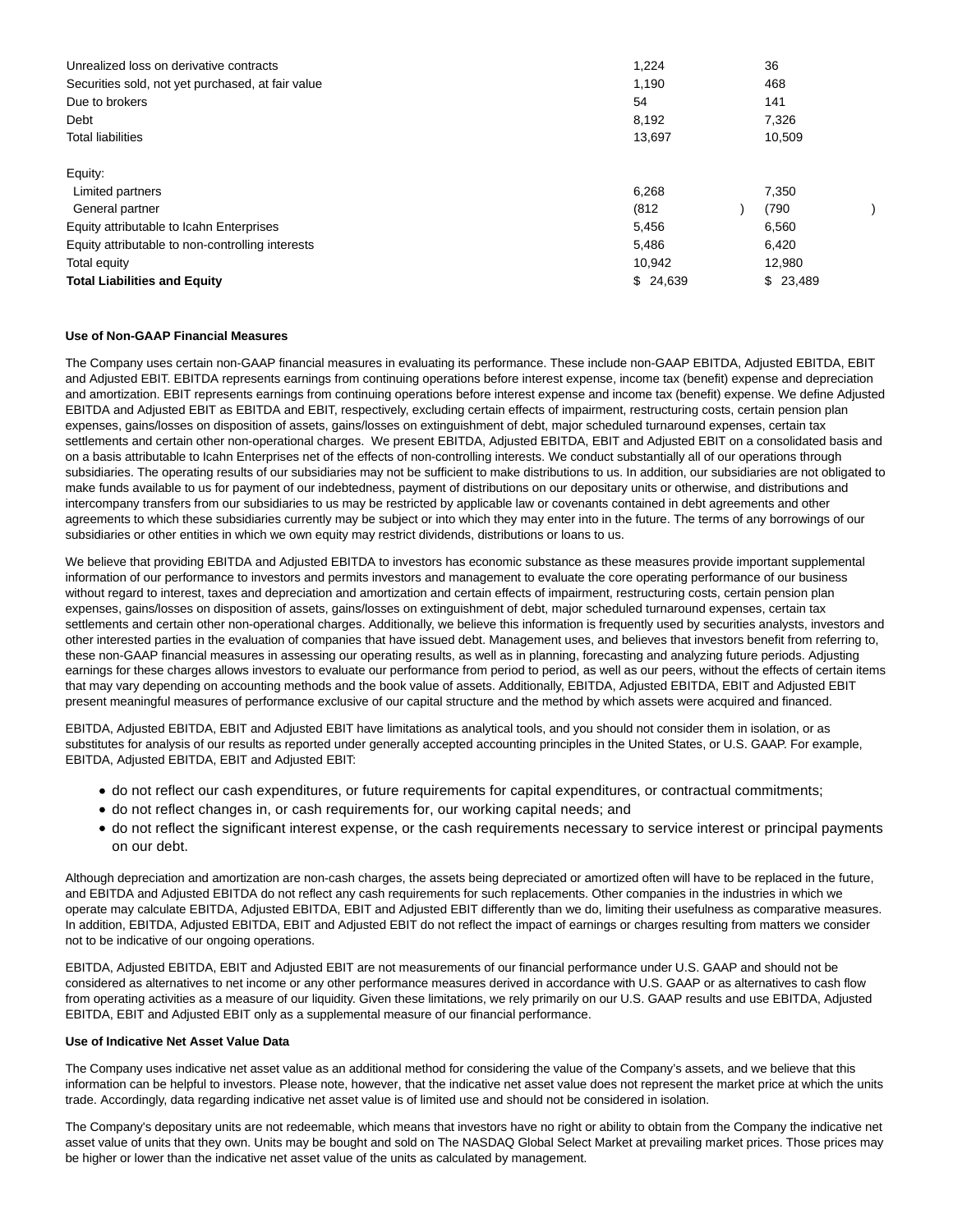See below for more information on how we calculate the Company's indicative net asset value.

|                                                    | December 31,<br>2019      | December 31,<br>2018 |
|----------------------------------------------------|---------------------------|----------------------|
| <b>Market-valued Subsidiaries:</b>                 | (In millions) (Unaudited) |                      |
| Holding Company interest in Funds (1)              | 4,296<br>S.               | \$<br>5,066          |
| CVR Energy (2)                                     | 2,879                     | 2,455                |
| CVR Refining - direct holding (2)                  |                           | 60                   |
| Tenneco Inc.(2)                                    | 386                       | 806                  |
| Total market-valued subsidiaries<br>\$<br>7,561    |                           | \$<br>8,387          |
| <b>Other Subsidiaries:</b>                         |                           |                      |
| Viskase (3)                                        | \$<br>84                  | \$<br>147            |
| Real Estate Holdings (1)                           | 474                       | 465                  |
| PSC Metals (1)                                     | 156                       | 177                  |
| WestPoint Home (1)                                 | 147                       | 133                  |
| Ferrous Resources (4)                              |                           | 423                  |
| Icahn Automotive Group (1)                         | 1,750                     | 1,747                |
| Total - other subsidiaries                         | 2,611<br>\$               | \$<br>3,092          |
| Add: Holding Company cash and cash equivalents (5) | 3,006                     | 1,834                |
| Less: Holding Company debt (5)                     | (6, 297)                  | (5,505)              |
| Add: Other Holding Company net assets (5)          | 186                       | 344                  |
| <b>Indicative Net Asset Value</b>                  | 7,067<br>\$               | \$<br>8,152          |

Indicative net asset value does not purport to reflect a valuation of IEP. The calculated Indicative net asset value does not include any value for our Investment Segment other than the fair market value of our investment in the Investment Funds. A valuation is a subjective exercise and Indicative net asset value does not necessarily consider all elements or consider in the adequate proportion the elements that could affect the valuation of IEP. Investors may reasonably differ on what such elements are and their impact on IEP. No representation or assurance, expressed or implied is made as to the accuracy and correctness of indicative net asset value as of these dates or with respect to any future indicative or prospective results which may vary.

(1) Represents equity attributable to us as of each respective date.

(2) Based on closing share price on each date (or if such date was not a trading day, the immediately preceding trading day) and the number of shares owned by the Holding Company as of each respective date.

(3) Amounts based on market comparables due to lack of material trading volume, valued at 9.0x Adjusted EBITDA for the year ended December 31, 2019 and 2018.

(4) December 31, 2018 represents the estimated proceeds based on the sale agreement signed during December 2018.

(5) Holding Company's balance as of each respective date.

|                                                                       | <b>Three Months Ended</b><br>December 31, |           |  | <b>Year Ended</b><br>December 31, |  |          |  |  |
|-----------------------------------------------------------------------|-------------------------------------------|-----------|--|-----------------------------------|--|----------|--|--|
|                                                                       | 2019                                      | 2018      |  | 2019                              |  | 2018     |  |  |
| <b>Consolidated Adjusted EBITDA:</b>                                  | (In millions) (Unaudited)                 |           |  |                                   |  |          |  |  |
| Net (loss) income from continuing operations                          | \$(149)                                   | \$ (206)  |  | \$(1,759)                         |  | \$237    |  |  |
| Interest expense, net                                                 | 150                                       | 124       |  | 545                               |  | 511      |  |  |
| Income tax expense (benefit)                                          | 32                                        | 63        |  | 20                                |  | (14)     |  |  |
| Depreciation and amortization                                         | 130                                       | 125       |  | 519                               |  | 508      |  |  |
| <b>Consolidated EBITDA</b>                                            | \$<br>163                                 | \$<br>106 |  | \$(675                            |  | \$1,242  |  |  |
| Impairment of assets                                                  |                                           | 89        |  | 2                                 |  | 92       |  |  |
| Restructuring costs                                                   | 3                                         | –         |  | 18                                |  | 16       |  |  |
| Non-Service (credit) cost of U.S. based pensions                      |                                           | (2)       |  | 2                                 |  | 6        |  |  |
| Loss (gain) on disposition of assets                                  | $\overline{2}$                            | (20)      |  | (249                              |  | (90)     |  |  |
| Other                                                                 | 22                                        | 26        |  | 59                                |  | 53       |  |  |
| <b>Consolidated Adjusted EBITDA</b>                                   | \$<br>191                                 | \$<br>199 |  | \$ (843)                          |  | \$1,319  |  |  |
| <b>IEP Adjusted EBITDA:</b>                                           |                                           |           |  |                                   |  |          |  |  |
| Net loss from continuing operations attributable to Icahn Enterprises | \$(149)                                   | \$ (439)  |  | \$(1,066)                         |  | \$ (238) |  |  |
| Interest expense, net                                                 | 114                                       | 100       |  | 428                               |  | 419      |  |  |
| Income tax expense (benefit)                                          | 28                                        | 61        |  | (7                                |  | (24)     |  |  |
| Depreciation and amortization                                         | 89                                        | 80        |  | 356                               |  | 333      |  |  |
| <b>EBITDA attributable to IEP</b>                                     | \$<br>-82                                 | \$ (198)  |  | \$<br>(289                        |  | \$490    |  |  |
| Impairment of assets                                                  |                                           | 89        |  | 2                                 |  | 92       |  |  |
| Restructuring costs                                                   | 3                                         |           |  | 16                                |  | 14       |  |  |